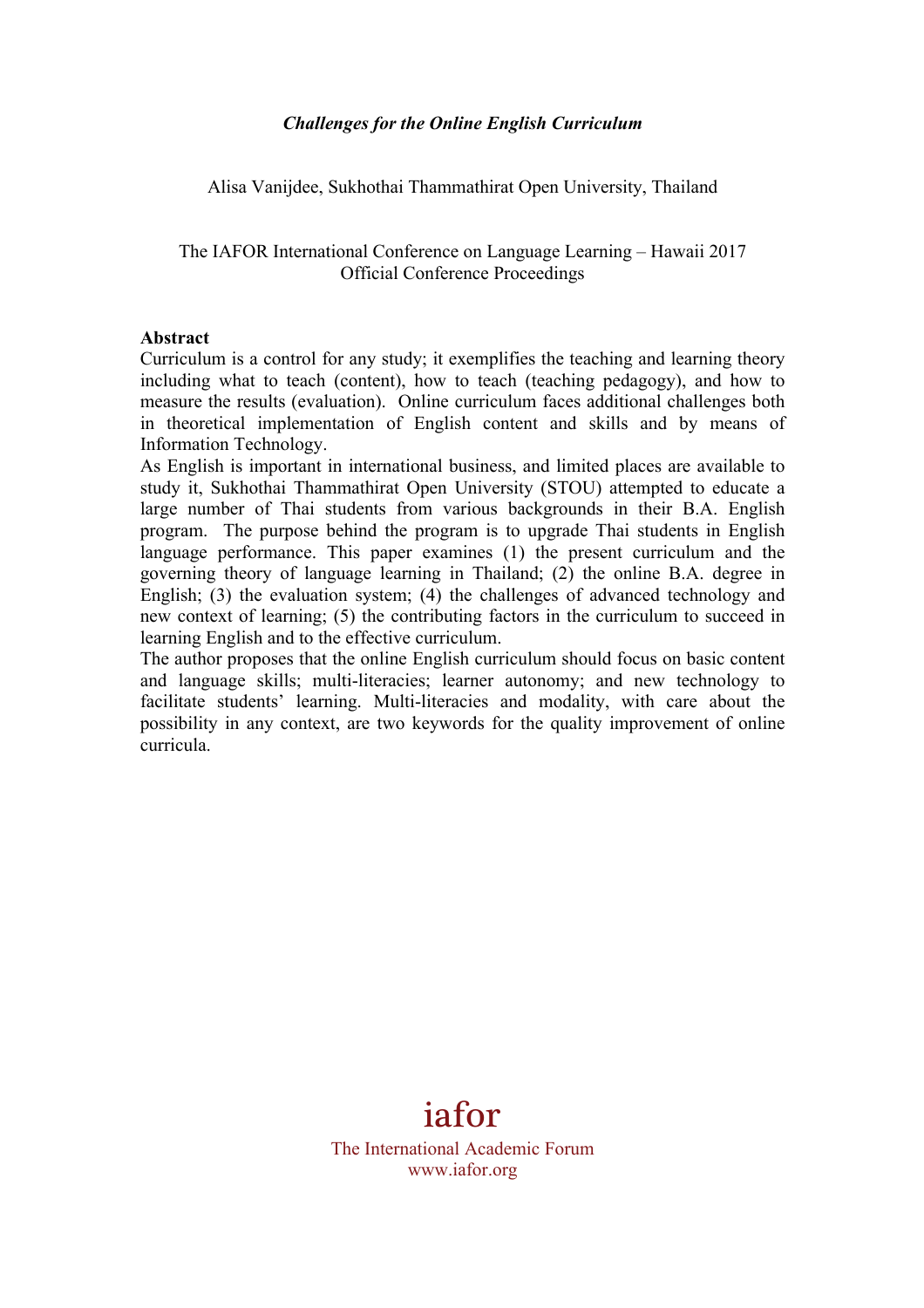#### **Introduction**

Online learning in English has become prevalent, and has been developed alongside the progress of advancing technology. It has proven to be successful and enjoyable for incidental learning. But to earn a degree in English, the evaluation and the quality of graduates must be ensured. The curriculum can guide the learning to success as it is a plan and exemplifies the teaching and learning theory, including what to teach (content), how to teach (teaching pedagogy), and how to measure the results (evaluation). Online curricula face additional challenges both in theoretical implementation of English content and skills and technology.

As we are aware that English is important in international business, but there are limited places for those who wish to register to study for the degree. STOU is attempting to educate a large number of Thai students from various backgrounds in their B.A. English program. The purpose, since 2009, has been to upgrade Thai students in their English language performance. In this paper, I would like to focus on (1) the present curriculum and the controlling theory of language learning in Thailand; (2) the online teaching and learning of the STOU B.A. degree in English; (3) the evaluation system and the quality of graduates; (4) the challenges of advanced technology and the new learning context; (5) the ideal curriculum.

# **1. The present curriculum and the governing theory of language learning in Thailand**

The curriculum in B.A. English is under the supervision of the Office of the Higher Education Commission at the Ministry of Education, Thailand who supervises all higher education in Thailand. Typically, any higher degree curriculum consists of the following groups of courses: (1) general education; (2) core courses in major; (3) special courses and (4) one elective course.

**General education** is aimed at basic knowledge and skills, including 4 fields of knowledge: languages, social sciences, humanities, and science and mathematics. This section covers 30 credits.

**Core courses** cover fundamental English skills including fundamental literature and linguistics.

**Specific courses** cover an upper intermediate level of linguistics, literature, translation, English language teaching, English for specific careers, and administration courses related to English for careers such as Accounting, Marketing, and Administration.

**Teacher career courses, which is a part and a must for of B.A. in Education** or 'Teaching English as a foreign language' focus on teaching practicum, which focus on practices in teaching

**Elective courses** are general courses in any field of the student's interest.

At present, most of the curricula in English and teaching learning at a B.A. level are based theoretically on communicative English with functional and notional syllabus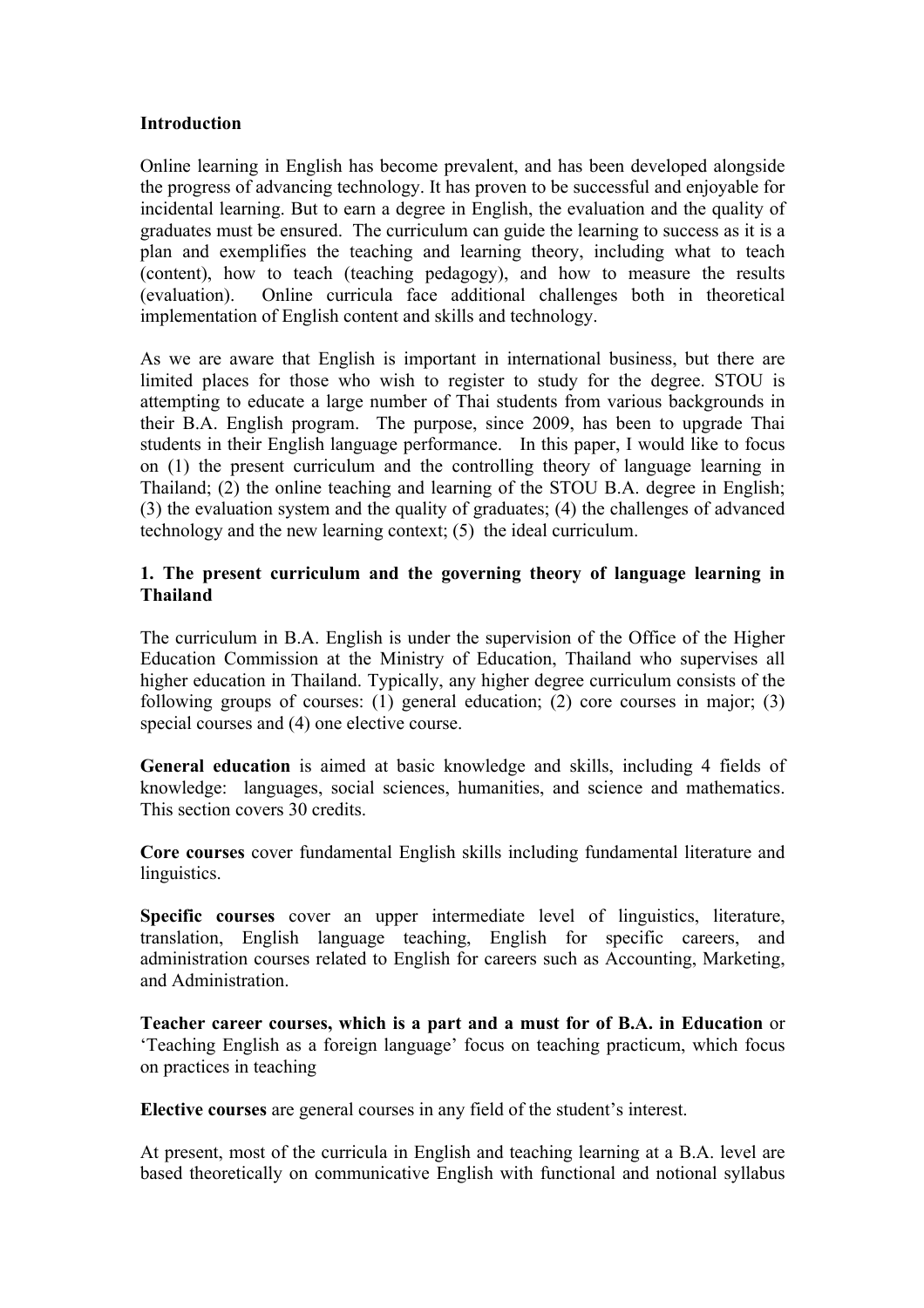design. This means they emphasize the functional language that can be used in real life and in real contexts, and they contain vocabulary related to the topic of learning. Moreover, they are geared toward 'English for specific purposes or careers' to support the need for English, which is now an official language in the ASEAN community. Many tailor-made courses are also initiated with motivating course titles related to local needs; these are provided by various local universities. Translation is also a popular subject as it is needed for today's business, and has become more interesting alongside the technological advance in automatic translation.

Most of the courses in most institutions are taught in the classroom; some institutions provide online learning in supplementary courses. However, there are a number of online courses acknowledged by the Office of the Higher Education Commission.

#### **2. The online teaching and learning of the STOU B.A. degree in English**

As a leading university in distance learning mode, Sukhothai Thammathirat Open University (STOU) requested that the School of Liberal Arts should offer a B.A. in English via distance learning; it uses online learning as an approach to contact students, and provides student-peer and student-teacher interaction. The content of the course, online learning system, and challenges will be explored as follows.

#### **2.1 The content of the course**

The B.A. (English) program consists of 138 credit hours with 30 credits for General Education; 24 credits for 4 core courses; 78 credits for 13 specific courses; and 6 credits for an elective course. Note that one course consists of 6 credits. Details are as follows:

**Core courses** consist of Interaction or Effective Communication, English Grammar in Use, and Reading I and Writing I.

**Specific courses** consist of 11 compulsory courses ( English for Office Staff; Selfstudy Skills for English Language Learning; Introduction to English Linguistics, Inter-cultural Communication; English Reading II, Principles of English Translation; Translation Skills in English; English Pronunciation, English Writing II, Effective Presentations in English, Professional Experience in English) and two from selected courses (English for Business; English for Tourism; English for Hotel Personnel; English for Computer Users; English for Health Personnel; English for Technicians; English for Agriculture; English for Professions in the ASEAN Community; English for Lawyers).

The **Elective course** can be selected from a variety of courses of all majors in the university (except some special practicum).

As we can see, the focus is on basic language skills; cultural knowledge and linguistics are supporting tools in understanding language. Also translation and English for specific purposes or careers are included.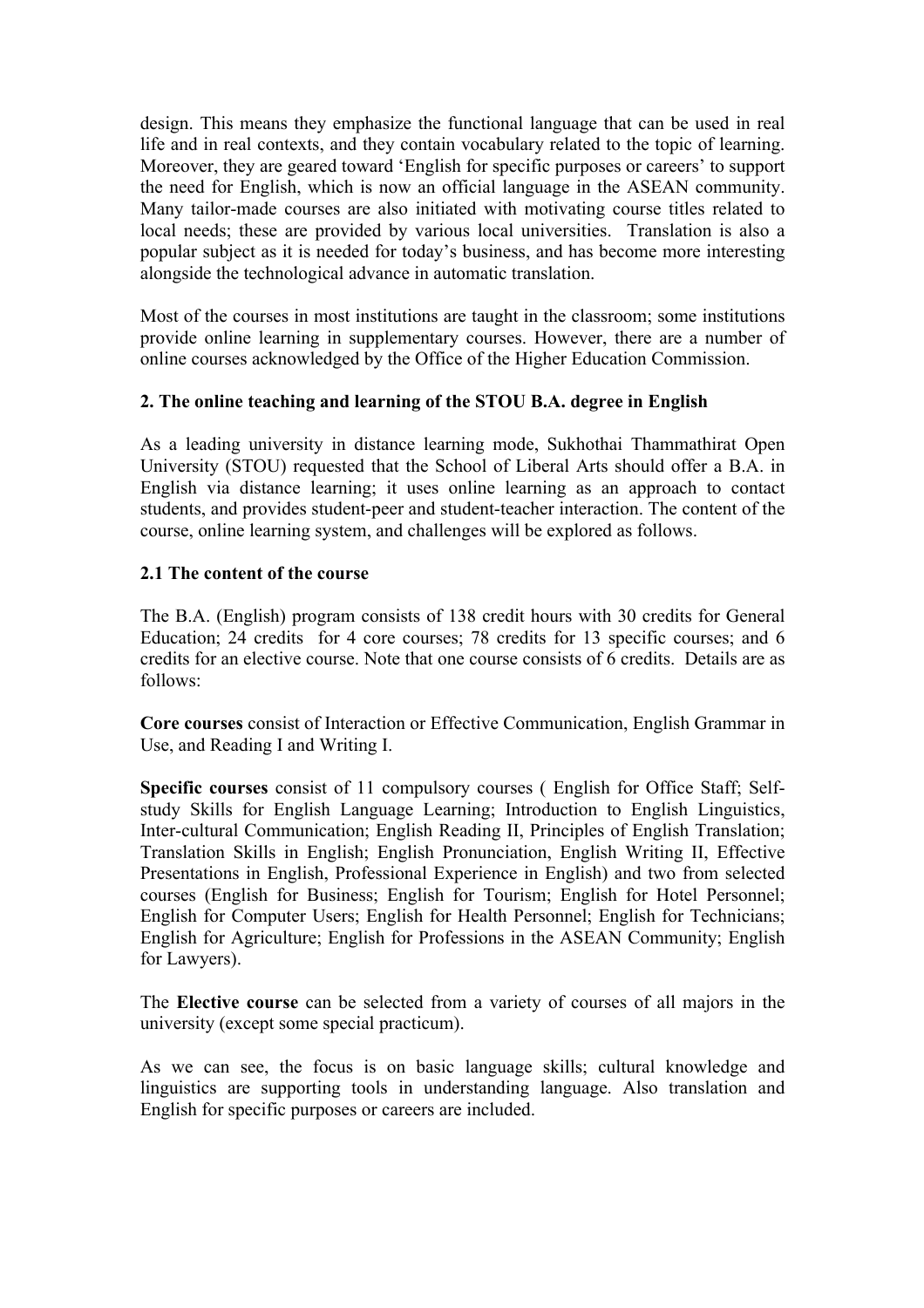# **2.2 Online learning system for B.A. English**

The B.A. English program at STOU is theoretically based on a distance learning philosophy. There is no physical classroom, but virtual where students can interact with peers and teachers. Learner autonomy is thus a vital issue and a qualification must for students. The means to achieve English performance is through online learning and learner autonomy.

Courses focus on task accomplishment. Careful scaffolding of learning via LIVE CHAT, web board or email are provided through tasks. Students can contact teachers via LIVE CHAT, web board, email, telephone, in person, or via snail mail.

The four skills can be examined as follows**. Listening and speaking skills** are taught in courses where students have to study on their own and submit their work online. One of the special tasks is to submit a video clip of their own presentation in English, which has proved to be successful though difficult, but was challenging for many students when first initiated. These skills are a huge challenge. The listening is not so much of a problem. Students can learn online; they can listen to assigned tasks and check the answers with a key. For speaking, at the moment with '14222 Effective Presentations in English', in which students have to submit a video clip of their presentation, the real speaking of the real person can be assessed. For this course, students have to submit an outline and the presentation materials earlier and discuss with the instructors online or they can call have talk in persons. However, this is rehearsed speech. Spontaneous speech will have to be encouraged such as in Skype, or via video chat. However, with a number of students scoring as high as 400 in "Effective Presentations courses and with limited staff, it is still unmanageable to conduct individual interaction via such technology.

**Reading and Writing skills**: for these skills, online learning can be effective with good feedback for the tasks they are doing. However, the question of trust is present. Students must really perform their own tasks. The system is mostly based on the honor system.

**Grammar and culture**: these courses can be effective with good feedback as well.

**Extra learning on one's own**: enthusiastic students can always learn on their own via the multiple online resources provided by the university.

# **2.3 Challenges to online learning at present**

**Students are from a variety of backgrounds in English and IT:** STOU students in this program are from a variety of English backgrounds; we are open for admission and provide opportunities for those who need and want to learn English as a degree, but cannot get access in the 'closed university' with limited admission. The teaching has to be catered for different levels of English and different learning styles. Some may already hold a bachelor degree or even a PhD; some have spent some time abroad, or use English as a mother tongue; some want to refresh their English; some need the degree in English for their jobs. This variety of backgrounds in English makes a very challenging class for any teacher.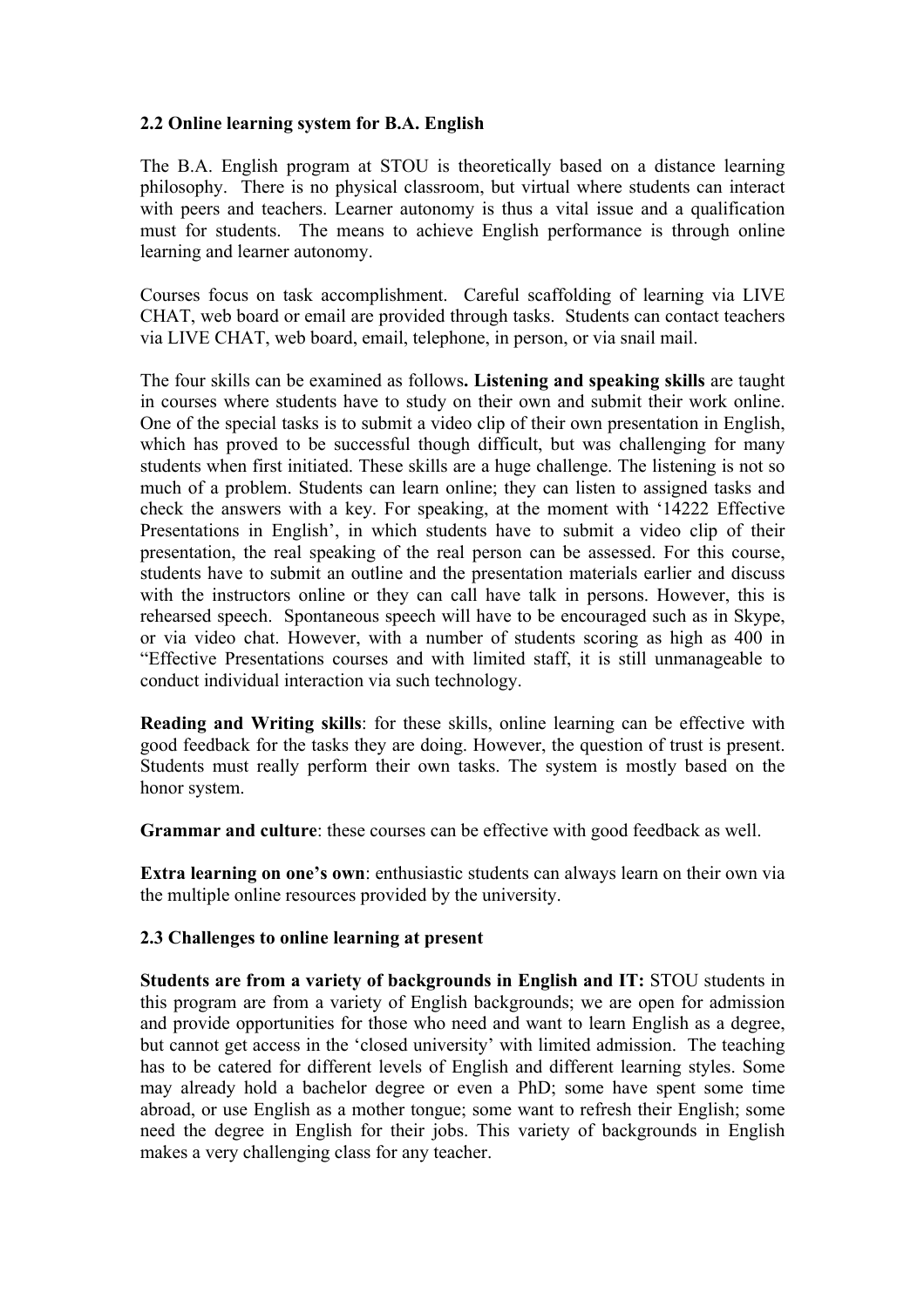The '**Learner autonomy challenge'**: As in any distance learning system, students have to take care of their own learning, which is facilitated by teachers and the university. Many students in Thailand are familiar with the spoon-feeding system, so they have to learn how to be autonomous and responsible for their own learning. The university provides orientation and consultation. But during the process of learning, students have to learn to be familiar with relying on themselves with guidance from teachers. However, this is a huge workload for limited staff.

The **'Technological challenge'**: Even though nowadays the young generations have mobile phones and access to technology, some do not have such access, and they have a hard time learning and following online. Even though we emphasize that all students registering for this program must be able to use computers and get access for online learning, the problems persist and the workload is on the teachers. In this connection, the university has its own challenge of providing a learning management system appropriate for students. At present, Moodle and another local system of *D4L+P* is used. The university has to manage the system that is both student and teacher friendly. The solution is thus to improve learning technology to narrow the distance between students and teachers and to promote learner autonomy. This may be simple to say, but it depends on the Internet and the computer's ability. So training must be provided for new students, and this involves a number of staff.

The **'Team Learning Challenge':** For some courses, students have to work in groups to accomplish some tasks. This is a challenge for students at distance but close via technology. The purpose of this is 1) to provide interaction between students, and 2) team learning; as parts of the overall objectives for higher education.

# The **'Interaction in learning and using English challenge':**

One of the major challenges is the interaction with other people, so that students can use and practice English. Students must be able to use English in real life, which is the utmost purpose and aim for the curriculum design. The team learning in peer groups is one of the strategies to enable students to communicate in English. This may be limited with some only interacting with peers who learn on the same course, but in fact when encouraged students have found opportunities to use English whenever they have the chance. This depends on learner autonomy. For example, they can talk to their family or even talk to themselves in the mirror. In distance learning, one has to be autonomous at a high level.

The **'Plagiarism avoidance challenge':** Students' identities are recognized through student number and photo. Sometimes students and teachers meet in person, but since the number of students is very high (up to 1,000 per semester and only 5 teachers), the honor and trust system is depended upon. The submitted work students have to do themselves in their own words. Teachers check for plagiarism through information sources. In the process of learning however, only some plagiarism from information sources can be detected. Students have to learn how to cite all information. Most of all, students must be aware that the learning is for themselves to be able to develop their English performance; that is, they should not study only for marks or the degree.

The **'Administration challenge'**: Since online learning can take a huge number of students, the appropriate number of teachers is a must. Research should be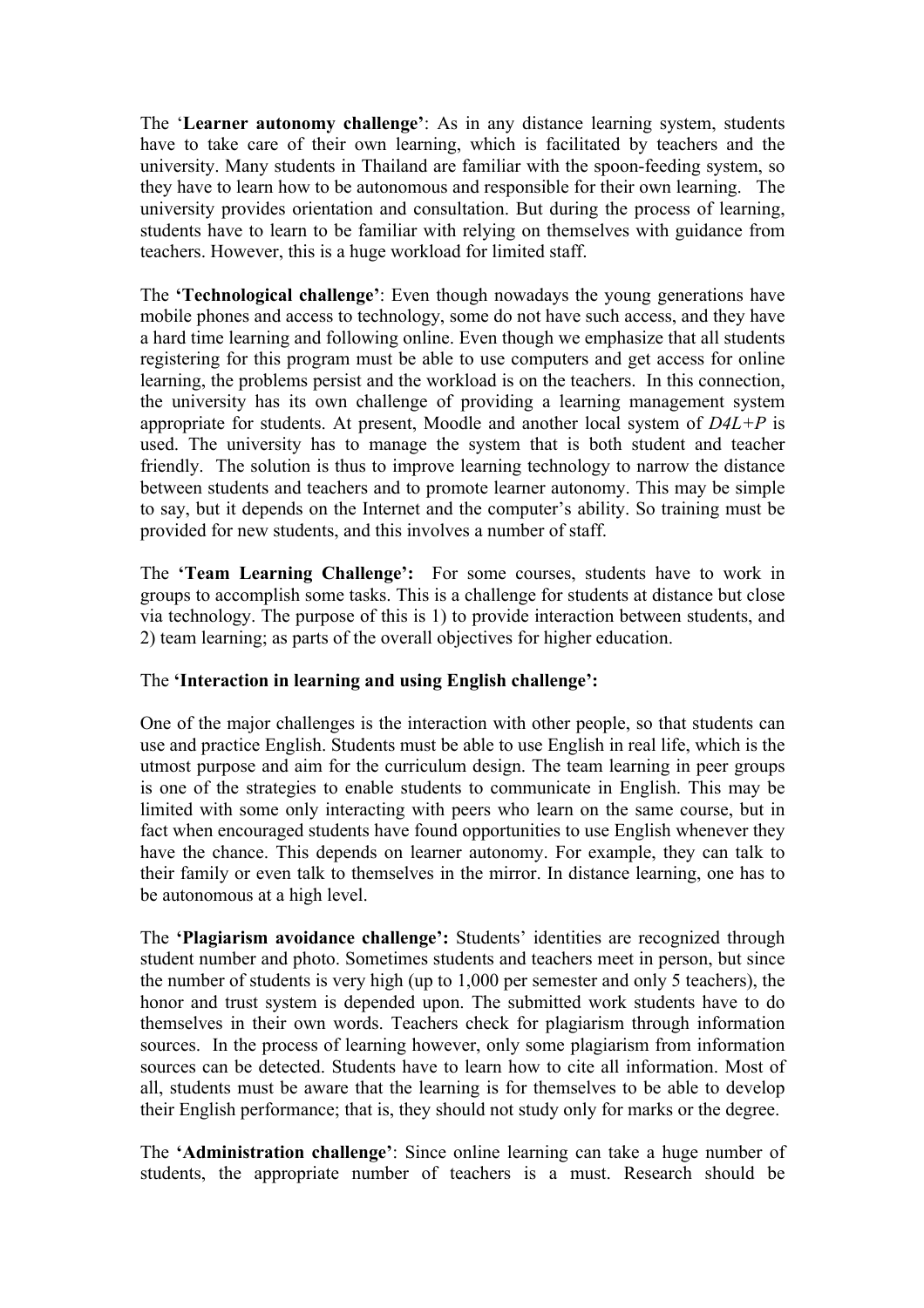encouraged to evaluate the relation between effective teaching and the number of teachers or facilitators.

# **3. Evaluation system and the quality of graduates**

The genuine evaluation is language use in real life; this is a challenge to all course design. How can we prepare students to achieve those objectives? For evaluation in the system we have two kinds: formative and summative. The present examination system is based on formative and summative evaluation. Formative evaluation includes tasks to be finished during the semester and summative evaluation includes final examination both in multiple–choice, objective, and subjective tests.

For formative evaluation, we can exploit much of the technology for language use, such as submitting a video clip or submitting a report. For summative evaluation, or the final exam, it is still not possible to have students perform live presentation. The final exam is still in an objective form with paper and pencil test. This is a limitation for the evaluation. One of the processes in online learning and distance learning is that students have to monitor and evaluate themselves with clear guidelines. They monitor their own learning with the teachers or tutors as facilitators.

For summative evaluation, to decide and pinpoint which level of ability and performance a student has in English, exams are in both objective and subjective forms such as in the writing courses. However, we have a limitation in the 'Effective Presentations in English' course, that only the objective test can be assessed.

The quality of subjective marking depends on the number of staff. For example, translation skill courses require attentive marking; with a limitation of staff, this can be at its perfect quality, but only with the expense of time and devotion of the teachers.

The overall performance of students in English must also be standardized; this can be done with students taking standardized tests.

# **4. The challenges of advanced technology and new learning context**

Jennifer Rowsell (2016), from Brock University in Canada, in her paper *That was then, This is now: Reimaging Literacy in Multimodal Times* presented in the 51<sup>st</sup> RELC (Regional English Language Center) Seminar in Singapore, proposed the following concepts of learning in a new environment: Local-global learning, transdisciplinarity, multimodality and complexity of communication, still need fundamental literacy skills/practice/competences. It is worth looking into some details.

Local-global learning means the learning of language must be for international use, while functioning at a local level and suitable for local situations; transdisciplinary means the learning involves many inter-connected disciplines; one cannot just study language in isolation. Multimodality and complexity of communication are the most vivid examples of how language should be taught and learned.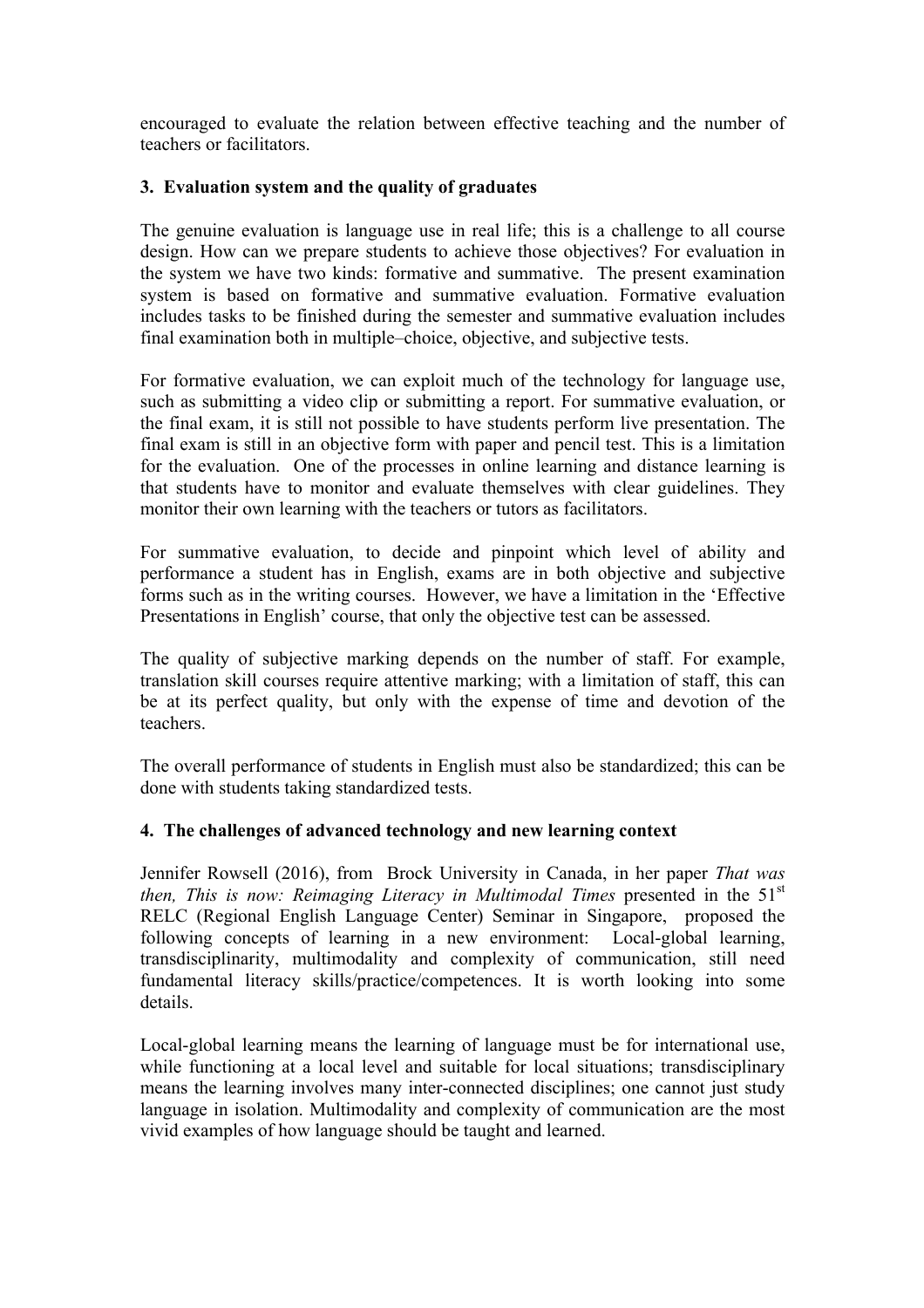**Multimodality** means the meaning is determined with various expressions and communication such as an infographic video clip. In this modern world, the learning has to be adapted. In the old days, the learning was, and still is in some cases, in a linear approach to literary learning (then). But now the learning has to be 'A hybrid approach to literacy learning (now)'. That is, the listening, speaking, reading and writing may occur at the same time. For example, watching and listening to news from the mobile and reading the scripts, then typing or texting the comments. Students must use integrated skills. So the teaching and learning of languages must take this into consideration.

However, in this seminar  $[51<sup>st</sup> RELC$  (Regional English Language Center)], teachers are concerned with how to help low progress learners to develop multiliteracies when they are already challenged in the traditional literacy. This practical concern emphasized the problems from the learner's situation, where even in traditional education, they still suffer. If we encourage multiliteracies, will that be appropriate? The panelists see these issues as how teachers teach and make use of media. Multiliteracies is inevitable. But we have to be concerned with some students who cannot access the media. In current learning, digital literacy must be developed at the same time as other self-development.

Thus in improving the curriculum one must be concerned with new learning contexts and new media in transmitting knowledge and learning. This concept is in line with Kristen Michelson (2016), of the University of Oklahoma in the United States. In her paper *Agency and Meaning Design in a Multiliteracies-based Global Simulation Classroom*, she proposed that since multiliteracies emphasized the variety of language use, which is presented in an individual's social status and culture and discourse format. However, major trends in foreign language learning focus on conventional forms and genre. Kristen Michelson proposed the learner's social sameness and own objectives. She proposed a curriculum based on multiliteracies teaching by the New London Group (1996) and the Global Simulation framework of intermediate French: that is to give students an adopted identity and work on authentic tasks.

# **5. Contributing factors in the curriculum to succeed in learning English and to establish the effective curriculum**

According to the government and the Office of Higher Education Commission, curricula must be improved every five years. The information to be included in the informed decision making in improvement includes the results of the students' learning and administration issues. The contributing factors in the curriculum to succeed in learning English and to the effective curriculum includes the IT and multiliteracies.

# **5.1 The curriculum design for B.A. (English) at STOU: language content VS teaching and learning approach with IT**

The ideal curriculum for online English should focus not only on content, but also on how to teach and learn in a new advanced technology context. It should allow a variety of learning approaches for each student to employ in his or her own learning style. Also, the evaluation system must be effective to ensure the quality of graduates.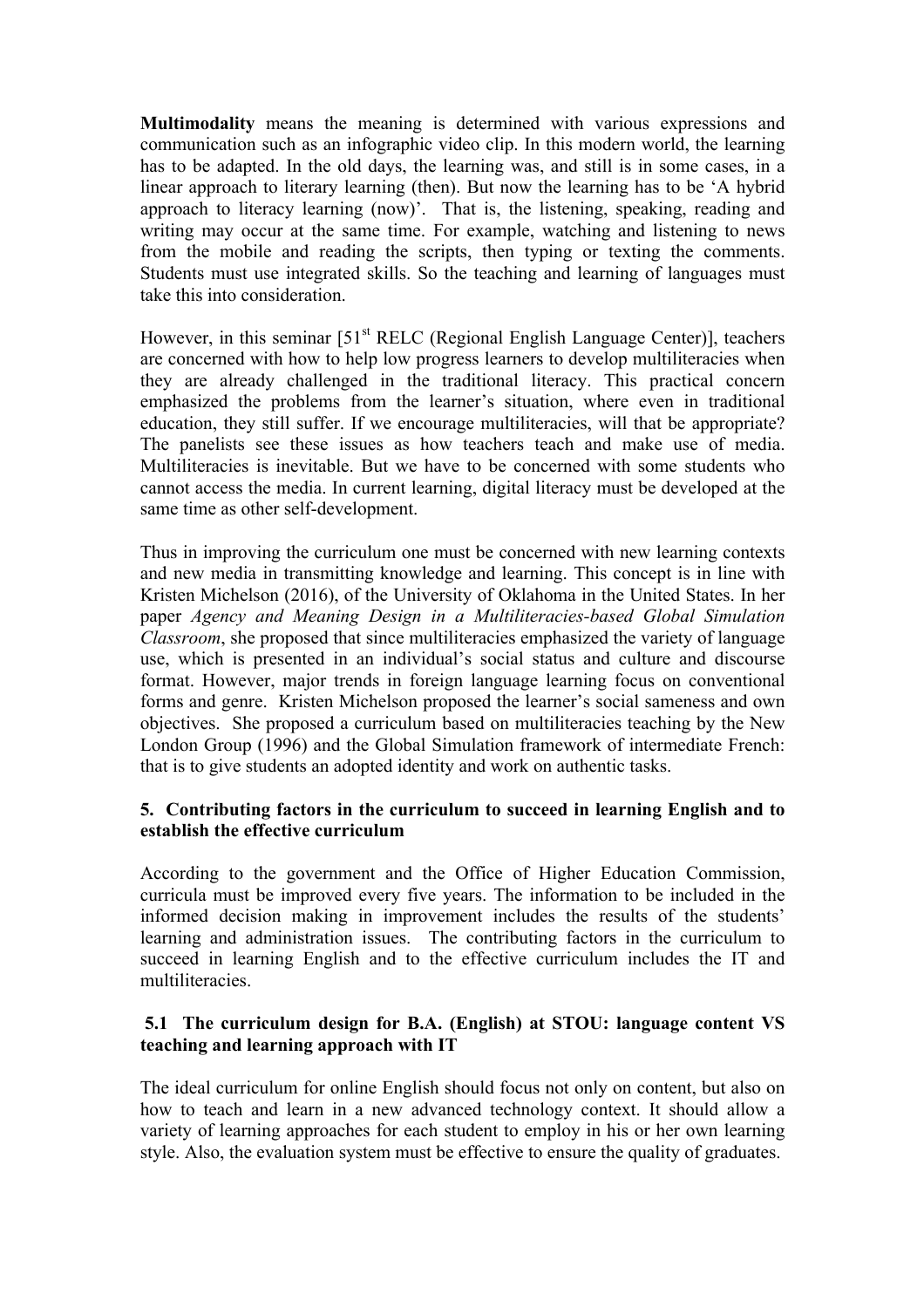**The language content** should provide basic language skills and linguistics with culture as the underlining factor. English for specific careers and translation courses can be promoted as interesting options for enthusiastic students. Jennifer Rowsell (2016) argues that we learn in linear fashion as in from listening to speaking, from reading to writing. This issue brings up the question of the order of courses. Not just in terms of pre-requisites but also the overall skills requirement that happens at the same time. How should we arrange a curriculum and design courses to accomplish this? We can see now there is more integration of listening and speaking, reading and writing. The improvement of STOU B.A. English must take this into consideration when revising any courses. They may have to be merged.

**The learning system** is based on learner autonomy and distance learning context. The curriculum must not only include what to teach and learn but how to teach and learn. The distance between students and teachers must be narrowed down and learner autonomy promoted. Skype programs are useful but may not be possible with too many students.

**The evaluation system** must be of high quality to measure what it is supposed to measure. The outcome or product of learning may be compared to standardized and well-thought-out levels such as the CEFR (Common European Framework of Reference for Language). The CEFR has allocated students into the levels from basic to native like: A1 A2, B1 B2, and C1, C2. These levels can be applied.

All in all, multiliteracies should also be introduced and should be the basis of all courses. For example, in a reading course, one cannot read the alphabet alone; one has to read infographics, photos, etc. In a writing course, one has to learn to interconnected reading and writing. For a listening and speaking course, the skills are integrated intensively.

All of these lie in the detail in designing each course. They should be flexible, and have the facility to be adapted to changes effectively and in time for technology advances.

Students should also be able to take courses in IT to support their learning technology knowledge.

#### **Administration issues**

This issue concerns IT and staff provision. The learning management system must be effective and student-friendly. Training must be provided. In terms of the number of staff, it must be commensurate to the number of students. Research must be done to see the appropriate number of students. The role of teachers or facilitators in providing content, giving feedback and testing is vital to the success of any curriculum.

#### **5.2 Multiliteracies challenges as new context of learning**

As stated earlier (item 4, page 8), the concept of multiliteracies should earn a section of its own. These concepts must be applied in the B.A. (English) at STOU in all courses, since learning English by distance must be supported with interaction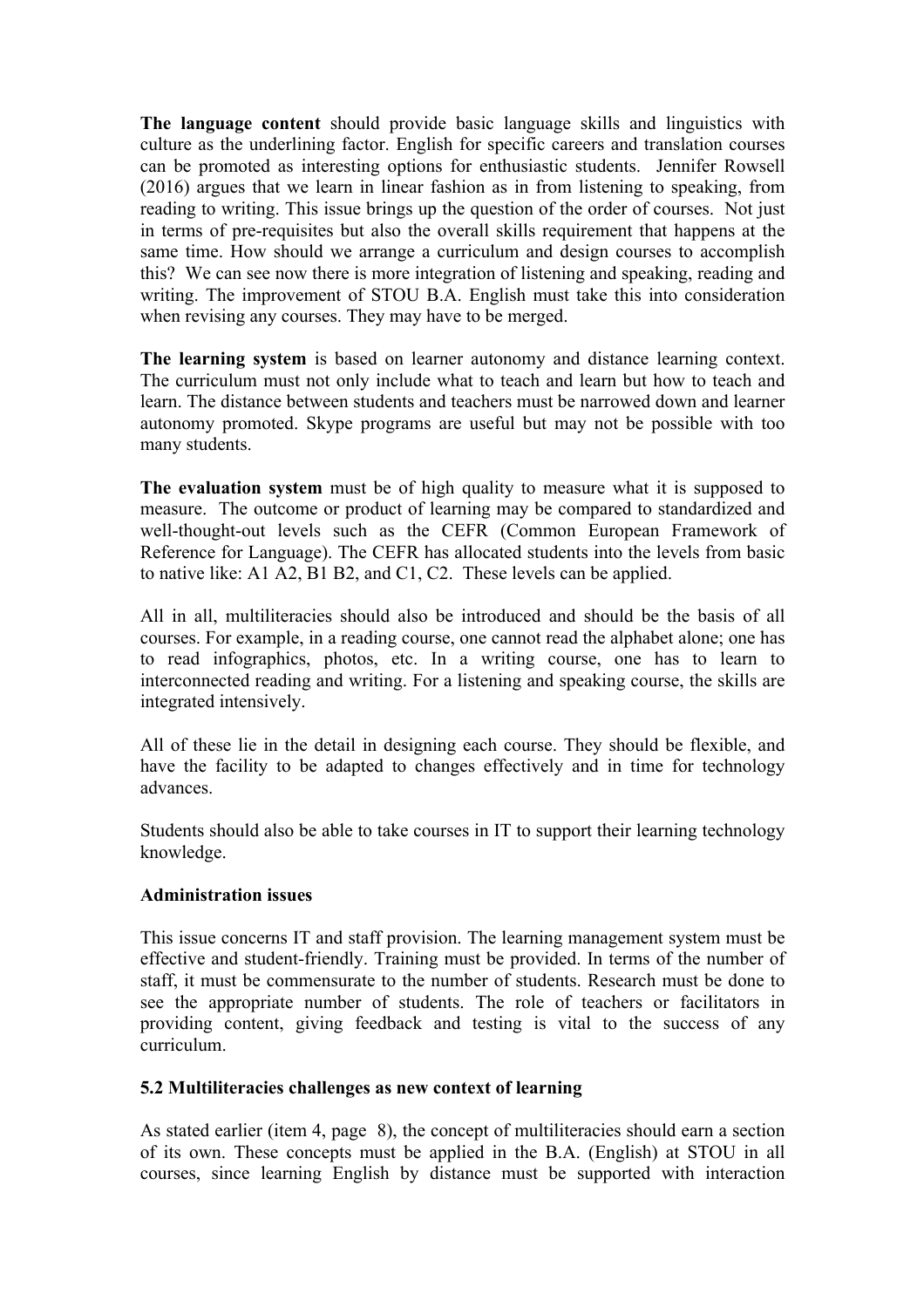through new technology. Kristen Michelson (2016) proposed a curriculum based on multiliteracies teaching by the New London Group (1996) and the Global Simulation framework of intermediate French: that is to give students an adopted identity and work on authentic tasks.

She also proposed a very dynamic concept of multiliteracies, which includes multimodal resources, multiple ways and means for meaning making, and the multitude of backgrounds and social histories of learners, in the following details:

Design of learning course includes linguistic, visual, gestural, spatial, and audio; these factors must be redesigned for multiliteracies.

Design of apt resources must be selected by learners, teachers, and designers to be relevant in meaning to culture and what already exists in learners, history, contexts and what learners have been learning all their lives.

Agency means sign-makers, which is semiotic work. When language users use language in the system, they transform the system at the same time; as she quoted from van Lier (2008): the way of being in the world, involves initiative or selfregulation by the learner or group.

Thus, in considering a curriculum, one must be aware of Global Simulation [character, context, creativity – small (discourse) community clearly identifiable role, resources, goal-oriented storyline or project].

The following demonstration by Kristen Michelson on some examples in Multiliteracies Pedagogy on writing genres can be applied to the course. It includes the following details

Genres: written/personal – letter, blog, scrapbook, business letter Spoken—conversation, monologue

Printed/published—letter to the editor, fiction, encyclopedia

- Primary-secondary
- Private life-public life
- Narrative--expository

The four curricular components

• Transformed practice, situated practice, critical framing, overt instruction

She also proposed 'The four curricula components', which have to be taken into consideration.

Transformed Practice: composing, constructing, designing, and demonstrating Situated Practice: describing, exploring, observing, and connecting Critical Framing: comparing, synthesizing, critiquing, and understanding Overt Instruction: classifying, extrapolating, hypothesizing, and generalizing

These are useful concepts that need to be explored in details when improving a curriculum.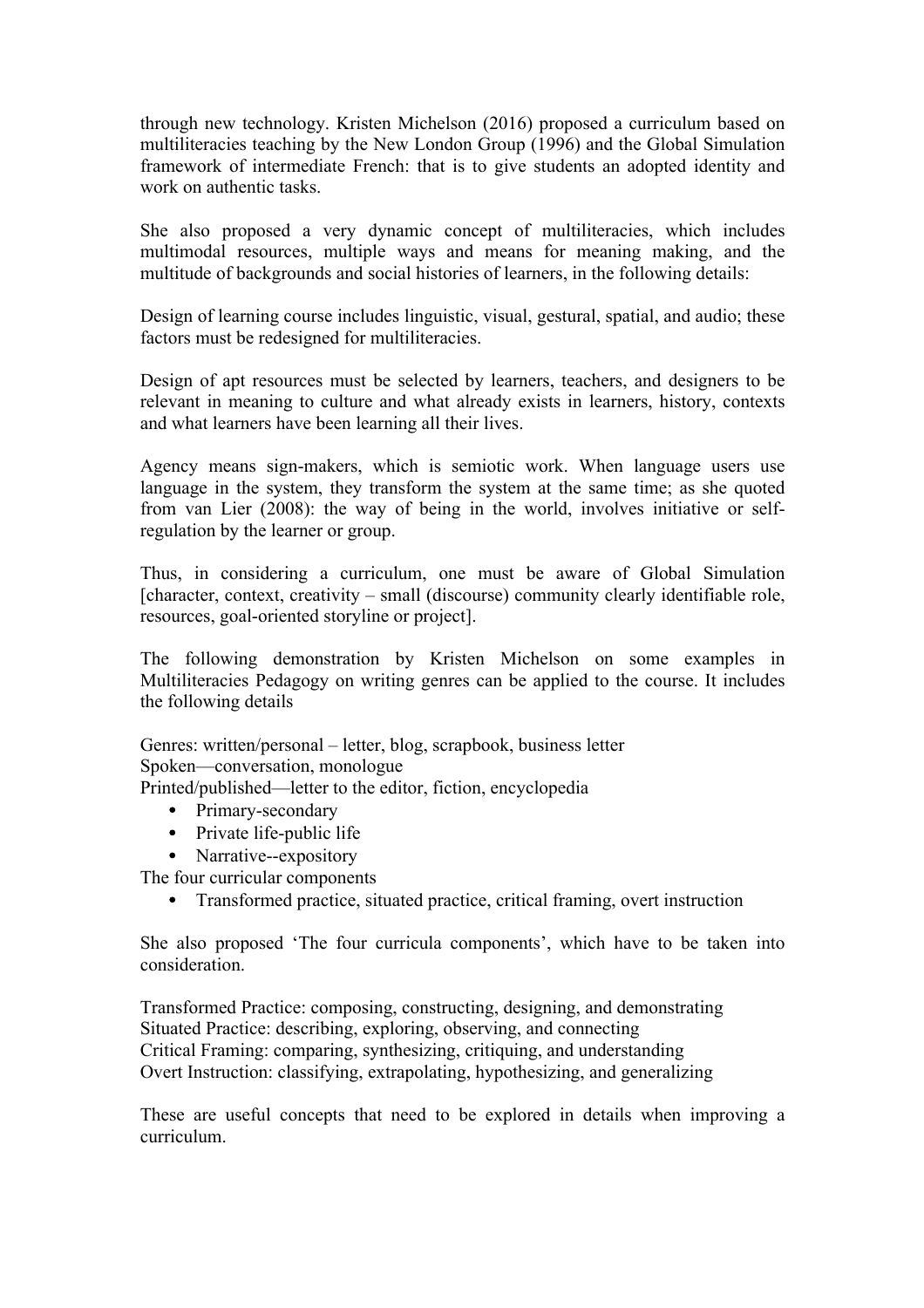Thus, the following ideal curriculum design from Kristen's point of view should be kept in mind when revising the B.A. (English) at STOU curriculum.

The curriculum design is concerned with global simulation (establish of discourse communities and identities), genre-based curriculum (different takes on LC2 discourses through a progression from primary to secondary discourse genres), four curriculum components (framework for engaging with texts from various angles), and available designs (lens for evaluating meaning making practices).

#### **Multiliteracies and modality in real life: textbooks still included**

In the panel discussion at the  $51<sup>st</sup>$  RELC conference, the speakers supported the idea that curriculum design contributes to the teaching of literacy, and is a guide toward the expected outcome. We must bear in mind the future, what exists at present that can be utilized, and creativity.

The function of textbooks is still necessary despite the modalities of various media. They are important and necessary; they have been designed carefully, developed through time, and well thought out. James Martin (2016), of the University of Sydney in Australia, in his workshop demonstrated how carefully the texts were constructed before they meet the teachers and students' eyes. The teachers must learn how to exploit textbooks effectively.

**In the light of this concept, B.A, English curriculum improvement should focus on multi literacies**, that is, to focus more on global simulation, and be genre based. As to the design of the course, the curriculum should engage texts from various angles and sources in each detailed specific course.

# **Conclusions**

Considering the structure and content of the present curriculum of STOU B.A. English and its implementation, the improvement lies in the teaching process that is concerned with advanced technology, multiliteracies, and new contexts in learning such as modalities. Students must be encouraged to be autonomous and skillful in IT. However, we cannot ignore the use of textbooks, which are carefully thought out and the appropriate adaptation to one's context.